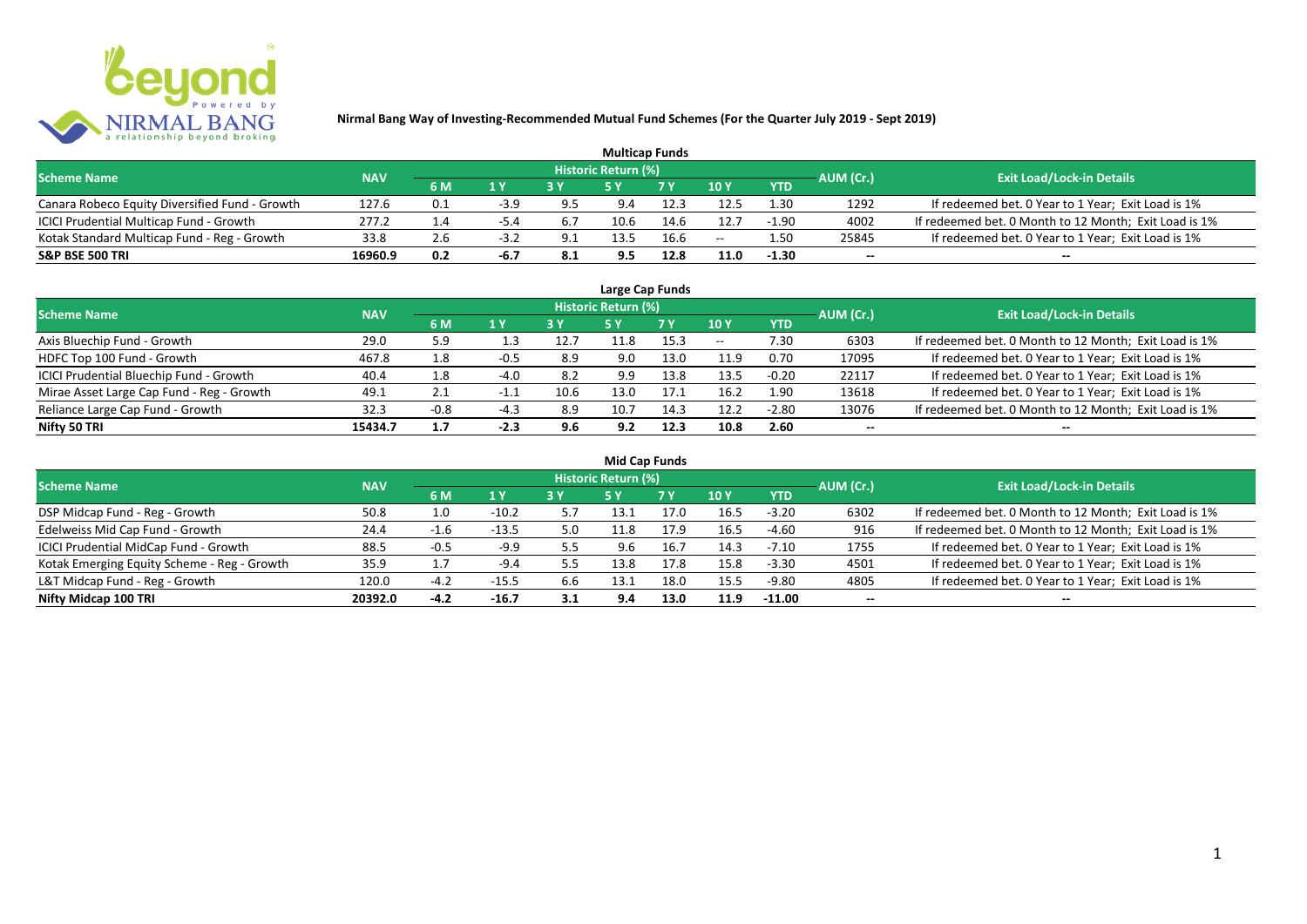

| Large & Midcap                                   |            |        |                         |     |                            |      |      |            |           |                                                    |  |  |  |
|--------------------------------------------------|------------|--------|-------------------------|-----|----------------------------|------|------|------------|-----------|----------------------------------------------------|--|--|--|
| <b>Scheme Name</b>                               | <b>NAV</b> |        |                         |     | <b>Historic Return (%)</b> |      |      |            | AUM (Cr.) | <b>Exit Load/Lock-in Details</b>                   |  |  |  |
|                                                  |            | 6 M    | $\mathbf{A} \mathbf{V}$ |     |                            | 7 V  | 10Y  | <b>YTD</b> |           |                                                    |  |  |  |
| Canara Robeco Emerging Equities - Growth         | 86.7       | -1.0   | $-10.7$                 | 8.7 | 15.1                       | 20.5 | 19.4 | $-2.70$    | 4640      | If redeemed bet. 0 Year to 1 Year; Exit Load is 1% |  |  |  |
| Invesco India Growth Opportunities Fund - Growth | 32.6       |        |                         | 9.1 | 11.6                       | 14.9 | 13.1 | $-0.70$    | 1539      | If redeemed bet. 0 Year to 1 Year; Exit Load is 1% |  |  |  |
| NIFTY Large Midcap 250 TRI                       | 6719.0     | $-1.0$ | $-9.2$                  | 7.8 | 10.8                       | 14.5 | 12.2 | $-4.00$    | $- -$     | $- -$                                              |  |  |  |

|                                  |            |     |      |      |                     | <b>Focused Funds</b> |       |            |           |                                                       |
|----------------------------------|------------|-----|------|------|---------------------|----------------------|-------|------------|-----------|-------------------------------------------------------|
| <b>Scheme Name</b>               | <b>NAV</b> |     |      |      | Historic Return (%) |                      |       |            | AUM (Cr.) | <b>Exit Load/Lock-in Details</b>                      |
|                                  |            | 6 M | 1 V  |      | c v                 | 7 V                  | 10 Y  | <b>YTD</b> |           |                                                       |
| Axis Focused 25 Fund - Growth    | 27.4       | o.c | -6.⊥ |      | 13.7                | 15.4                 | $- -$ | 2.30       | 8044      | If redeemed bet. 0 Month to 12 Month; Exit Load is 1% |
| SBI Focused Equity Fund - Growth | 137.1      |     |      | 10.4 | 12.9                |                      | 18.2  | 3.70       | 4864      | If redeemed bet. 0 Year to 1 Year; Exit Load is 1%    |
| <b>S&amp;P BSE 500 TRI</b>       | 16960.9    | 0.2 | -6.7 | 0. L | 9.5                 | 12.8                 | 11.0  | $-1.30$    | $- -$     | $- -$                                                 |

|                                                |            |        |         |                     |      | <b>Small Cap Funds</b>                         |       |            |           |                                                    |
|------------------------------------------------|------------|--------|---------|---------------------|------|------------------------------------------------|-------|------------|-----------|----------------------------------------------------|
| <b>Scheme Name</b>                             | <b>NAV</b> |        |         | Historic Return (%) |      |                                                |       |            | AUM (Cr.) | <b>Exit Load/Lock-in Details</b>                   |
|                                                |            | 6 M    | 1 Y     |                     |      | 7 Y                                            | 10Y   | <b>YTD</b> |           |                                                    |
| Franklin India Smaller Companies Fund - Growth | 47.3       | $-6.0$ | $-18.6$ |                     | 10.2 | 18.8                                           | 16.8  | $-9.90$    | 7369      | If redeemed bet. 0 Year to 1 Year; Exit Load is 1% |
| HDFC Small Cap Fund - Growth                   | 37.8       |        | $-15.8$ | 8.6                 | 12.4 | 15.7                                           | 13.9  | $-11.10$   | 7894      | If redeemed bet. 0 Year to 1 Year; Exit Load is 1% |
| L&T Emerging Businesses Fund - Reg - Growth    | 21.4       | -8.0   | $-21.0$ |                     | 12.8 | $\hspace{0.1mm}-\hspace{0.1mm}-\hspace{0.1mm}$ | $- -$ | $-14.00$   | 5611      | If redeemed bet. 0 Year to 1 Year; Exit Load is 1% |
| Nifty Smallcap 100 TRI                         | 6659.4     | $-7.6$ | $-27.2$ | $-3.0$              | 3.2  | 8.8                                            | -8.2  | $-15.00$   | $- -$     | $\overline{\phantom{a}}$                           |

# **ELSS Schemes (Tax Saving u/s 80-C)**

| <b>Scheme Name</b>                            | <b>NAV</b> |        |                | <b>Historic Return (%)</b> |       |      |         |            | AUM (Cr.)                | <b>Exit Load/Lock-in Details</b> |
|-----------------------------------------------|------------|--------|----------------|----------------------------|-------|------|---------|------------|--------------------------|----------------------------------|
|                                               |            | 6 M    | 1 <sub>Y</sub> |                            | 5 Y   | 7Y   | 10Y     | <b>YTD</b> |                          |                                  |
| Aditya Birla Sun Life Tax Relief 96 - Growth  | 28.7       | -4.6   | $-11.4$        | 6.4                        | 12.0  | 15.8 | 12.5    | $-7.00$    | 8850                     | Nil                              |
| Axis Long Term Equity Fund - Growth           | 44.1       | 5.3    | $-2.5$         | 9.7                        | 13.4  | 18.8 | $-  \,$ | 2.80       | 19718                    |                                  |
| IDFC Tax Advantage (ELSS) Fund - Reg - Growth | 50.9       | $-1.7$ | $-11.6$        | 7.2                        | 10.4  | 14.8 | 13.7    | $-5.70$    | 2060                     |                                  |
| Invesco India Tax Plan - Growth               | 48.3       | 0.1    | -8.1           | 7.4                        | 11.5  | 15.7 | 14.7    | $-1.30$    | 878                      |                                  |
| Mirae Asset Tax Saver Fund - Reg - Growth     | 17.1       | 3.1    | $-0.6$         | 13.6                       | $- -$ | $-$  | $- -$   | 2.30       | 2202                     |                                  |
| <b>S&amp;P BSE 200 TRI</b>                    | 5499.2     | 0.8    | -5.0           | 8.7                        | 9.8   | 13.0 | 11.1    | $-0.10$    | $\overline{\phantom{a}}$ | $\overline{\phantom{a}}$         |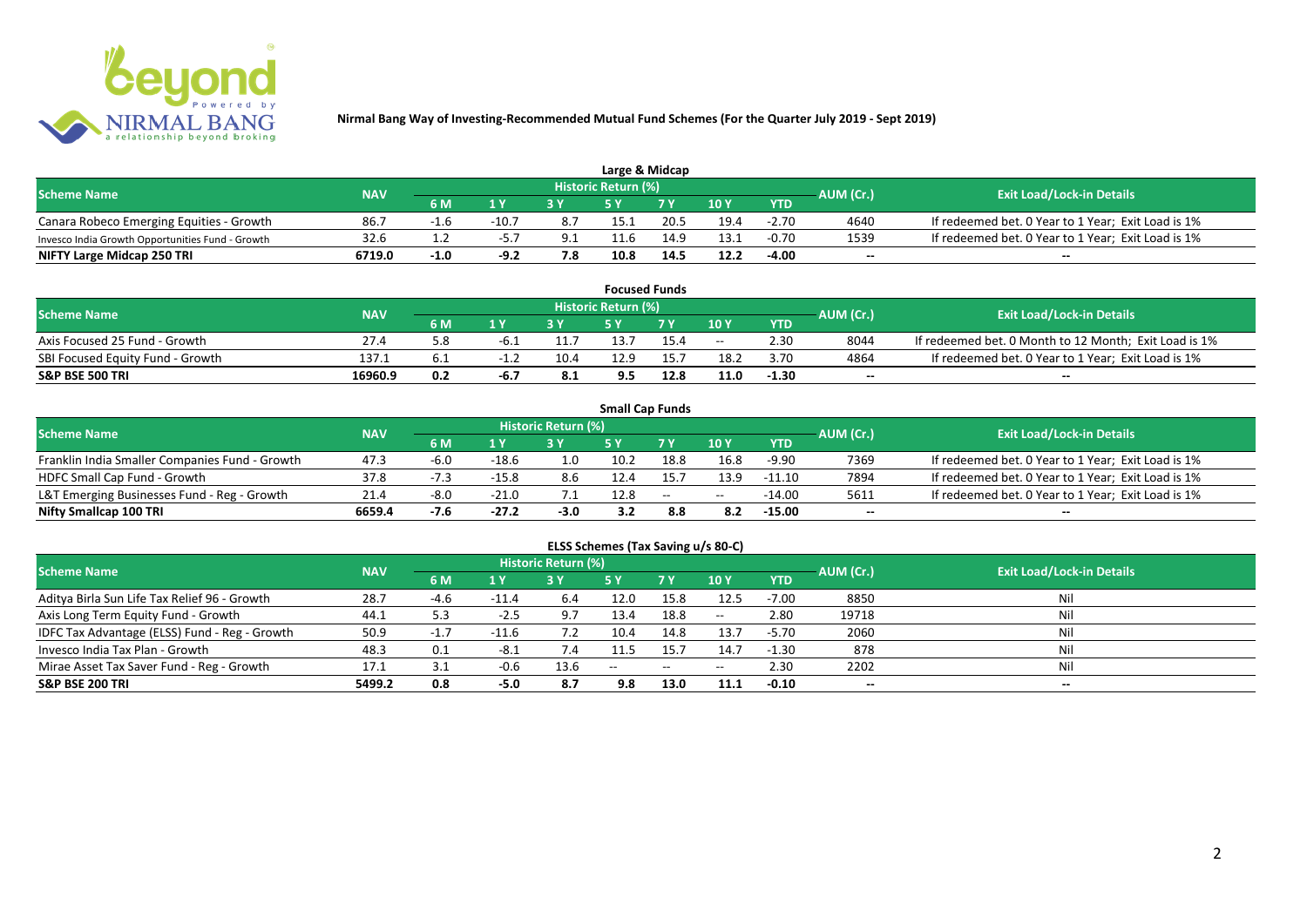

|                                           |            |        |        |                     | <b>Contra/Value Fund</b> |                |      |            |           |                                                    |
|-------------------------------------------|------------|--------|--------|---------------------|--------------------------|----------------|------|------------|-----------|----------------------------------------------------|
| <b>Scheme Name</b>                        | <b>NAV</b> |        |        | Historic Return (%) |                          |                |      |            | AUM (Cr.) | <b>Exit Load/Lock-in Details</b>                   |
|                                           |            | 6 M    |        |                     |                          | 7 <sub>Y</sub> | 10 Y | <b>YTD</b> |           |                                                    |
| Kotak India EQ Contra Fund - Reg - Growth | 50.1       | $-0.2$ | $-5.3$ | 9.6                 | 10.5                     | 13.5           | 11.8 | 0.10       | 865       | If redeemed bet. 0 Year to 1 Year; Exit Load is 1% |
| Invesco India Contra Fund - Growth        | 44.8       | $-0.5$ | -8.7   | 9.3                 | 12.6                     | 16.9           | 13.8 | $-3.30$    | 4027      | If redeemed bet. 0 Year to 1 Year; Exit Load is 1% |
| UTI Value Opportunities Fund - Growth     | 57.8       | 0.5    | -7.6   | 5.0                 | 6.5                      | 10.5           | 11.2 | $-1.00$    | 4211      | If redeemed bet. 0 Year to 1 Year; Exit Load is 1% |
| <b>S&amp;P BSE 500 TRI</b>                | 16960.9    | 0.2    | -6.7   | -8.1                | 9.5                      | 12.8           | 11.0 | $-1.30$    | $-$       | $- -$                                              |

| Sector/Thematic                                                           |            |        |        |                            |           |           |       |            |           |                                                    |  |  |  |
|---------------------------------------------------------------------------|------------|--------|--------|----------------------------|-----------|-----------|-------|------------|-----------|----------------------------------------------------|--|--|--|
| <b>Scheme Name</b>                                                        | <b>NAV</b> |        |        | <b>Historic Return (%)</b> |           |           |       |            | AUM (Cr.) | <b>Exit Load/Lock-in Details</b>                   |  |  |  |
|                                                                           |            | 6 M    | 1 Y    | 3Y                         | <b>5Y</b> | <b>7Y</b> | 10Y   | <b>YTD</b> |           |                                                    |  |  |  |
| Canara Robeco Consumer Trends Fund - Reg - Growth                         | 37.5       | $-1.0$ | $-6.0$ | 9.8                        | 14.0      | 15.7      | $- -$ | $-0.50$    | 319       | If redeemed bet. 0 Year to 1 Year; Exit Load is 1% |  |  |  |
| Mirae Asset Great Consumer Fund - Growth                                  | 32.6       | $-2.1$ | -6.6   | 11.2                       | 12.8      | 16.1      | $- -$ | $-5.00$    | 802       | If redeemed bet. 0 Year to 1 Year; Exit Load is 1% |  |  |  |
| <b>ICICI Prudential Technology Fund - Growth</b>                          | 59.2       | $-4.1$ | 4.3    | 13.5                       | 11.1      | 18.5      | 18.7  | 4.50       | 445       | If redeemed bet. 0 Day to 15 Day; Exit Load is 1%  |  |  |  |
| Reliance Pharma Fund - Growth                                             | 140.2      | $-9.0$ | $-5.5$ | $-0.3$                     | 6.9       | 12.3      | 17.3  | $-6.20$    | 2420      | If redeemed bet. 0 Year to 1 Year; Exit Load is 1% |  |  |  |
| ICICI Prudential Banking and Financial Services Fund -<br>Retail - Growth | 61.6       | 5.1    | $-3.1$ | 12.0                       | 15.9      | 19.0      | 17.6  | 1.30       | 3354      | If redeemed bet. 0 Day to 15 Day; Exit Load is 1%  |  |  |  |
| Reliance Banking Fund - Growth                                            | 261.7      | 2.4    | $-8.6$ | 10.9                       | 12.7      | 15.2      | 15.5  | $-1.20$    | 3203      | If redeemed bet. 0 Year to 1 Year; Exit Load is 1% |  |  |  |
| <b>S&amp;P BSE 500 TRI</b>                                                | 16960.9    | 0.2    | -6.7   | 8.1                        | 9.5       | 12.8      | 11.0  | $-1.30$    |           | --                                                 |  |  |  |

| <b>Dynamic Asset Allocation Funds</b>            |            |        |        |                            |                          |               |       |            |                          |                                                         |  |  |  |
|--------------------------------------------------|------------|--------|--------|----------------------------|--------------------------|---------------|-------|------------|--------------------------|---------------------------------------------------------|--|--|--|
| <b>Scheme Name</b>                               | <b>NAV</b> |        |        | <b>Historic Return (%)</b> |                          |               |       |            | AUM (Cr.)                | <b>Exit Load/Lock-in Details</b>                        |  |  |  |
|                                                  |            | 6 M    | 1 Y    | 3 Y                        | 5 Y                      | <b>7Y</b>     | 10Y   | <b>YTD</b> |                          |                                                         |  |  |  |
| ICICI Prudential Balanced Advantage Fund - Reg - | 35.1       | 3.2    | 3.1    |                            | 9.4                      | 12.8          | 12.3  | 2.20       | 28709                    | If redeemed bet. 0 Year to 1 Year; Exit Load is 1%      |  |  |  |
| Growth                                           |            |        |        |                            |                          |               |       |            |                          |                                                         |  |  |  |
| Invesco India Dynamic Equity Fund - Growth       | 28.5       | 2.4    | $-2.3$ | 6.7                        | 9.2                      | 13.1          | 11.6  | 3.30       | 966                      | If redeemed bet. 0 Month to 3 Month; Exit Load is 0.25% |  |  |  |
| Reliance Balanced Advantage Fund - Growth        | 89.6       | 3.3    | 2.6    | 8.3                        | 9.4                      | 12.9          | 11.9  | 2.90       | 2040                     | If redeemed bet. 0 Month to 12 Month; Exit Load is 1%   |  |  |  |
| SBI Dynamic Asset Allocation Fund - Reg - Growth | 13.2       | $-0.2$ | $-1.3$ | 6.5                        | $\overline{\phantom{a}}$ | $\sim$ $\sim$ | $- -$ | 0.60       | 687                      | If redeemed bet. 0 Month to 12 Month; Exit Load is 1%   |  |  |  |
| NIFTY 50 Hybrid Composite Debt 65:35 Index       | 9819.7     | 4.1    | 3.1    | 9.2                        | 9.4                      | 11.3          | 10.1  | 4.70       | $\overline{\phantom{a}}$ | $- -$                                                   |  |  |  |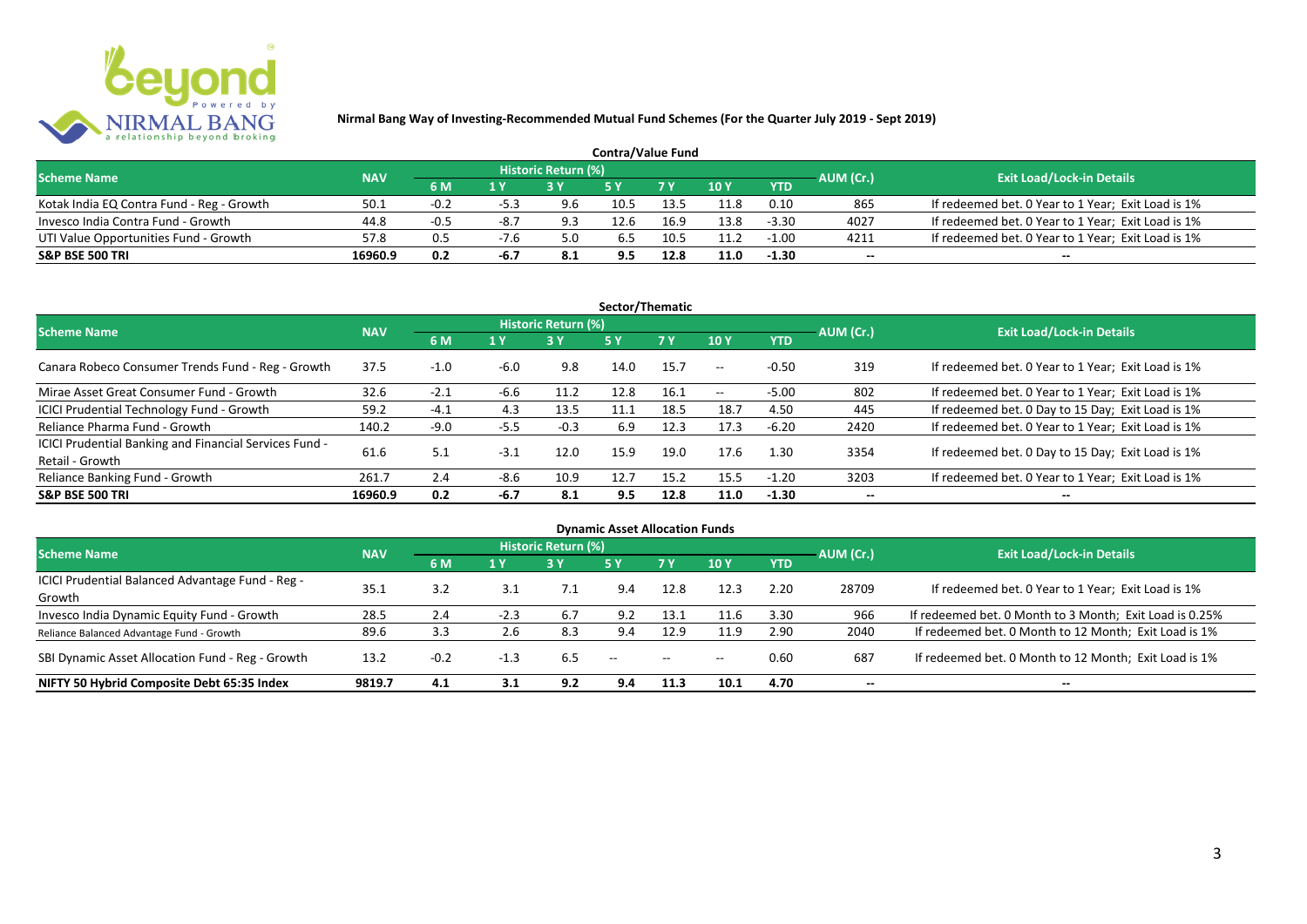

| <b>Hybrid Aggressive</b>                        |            |     |                         |                            |               |               |       |            |           |                                                       |  |  |  |
|-------------------------------------------------|------------|-----|-------------------------|----------------------------|---------------|---------------|-------|------------|-----------|-------------------------------------------------------|--|--|--|
| <b>Scheme Name</b>                              | <b>NAV</b> |     |                         | <b>Historic Return (%)</b> |               |               |       |            | AUM (Cr.) | <b>Exit Load/Lock-in Details</b>                      |  |  |  |
|                                                 |            | 6 M | $\mathbf{1} \mathbf{Y}$ |                            | 5 Y           | 7 Y           | 10Y   | <b>YTD</b> |           |                                                       |  |  |  |
| HDFC Hybrid Equity Fund - Growth                | 52.2       | 2.9 | $-0.8$                  | 5.4                        | 6.6           | 10.7          | 10.1  | 1.70       | 21151     | If redeemed bet. 0 Year to 1 Year; Exit Load is 1%    |  |  |  |
| ICICI Prudential Equity & Debt Fund - Growth    | 129.5      | 4.1 | 0.1                     | 8.3                        | 10.7          | 14.9          | 14.0  | 1.10       | 25617     | If redeemed bet. 0 Year to 1 Year; Exit Load is 1%    |  |  |  |
| Mirae Asset Hybrid - Equity Fund - Reg - Growth | 14.4       | 3.6 | 1.5                     | 9.3                        | $\sim$ $\sim$ | $\sim$ $\sim$ | $- -$ | 3.00       | 2196      | If redeemed bet. 0 Year to 1 Year; Exit Load is 1%    |  |  |  |
| SBI Equity Hybrid Fund - Growth                 | 134.0      | 5.7 | 2.6                     | 8.7                        |               | 15.4          | 12.4  | 4.40       | 29832     | If redeemed bet. 0 Month to 12 Month; Exit Load is 1% |  |  |  |
| Canara Robeco Equity Hybrid Fund - Growth       | 154.1      |     | -0.3                    | -8.1                       | 10.8          | 13.1          | 12.8  | 2.40       | 2298      | If redeemed bet. 0 Year to 1 Year; Exit Load is 1%    |  |  |  |
| NIFTY 50 Hybrid Composite Debt 65:35 Index      | 9819.7     | 4.1 | 3.1                     | 9.2                        | 9.4           | 11.3          | 10.1  | 4.70       | $- -$     | $- -$                                                 |  |  |  |

| <b>Arbitrage Fund</b>                      |            |       |     |                            |     |  |     |      |           |                                                         |  |  |  |
|--------------------------------------------|------------|-------|-----|----------------------------|-----|--|-----|------|-----------|---------------------------------------------------------|--|--|--|
| <b>Scheme Name</b>                         | <b>NAV</b> |       |     | <b>Historic Return (%)</b> |     |  |     |      | AUM (Cr.) | <b>Exit Load/Lock-in Details</b>                        |  |  |  |
|                                            |            | 1 M   | 3 M | 6 M                        |     |  | 2 V | YTD  |           |                                                         |  |  |  |
| IDFC Arbitrage Fund - Reg - Growth         | 23.9       | . ხ.∠ |     | 6.9                        | 6.8 |  |     | 6.90 | 5498      | If redeemed bet. 0 Month to 1 Month; Exit Load is 0.25% |  |  |  |
| Kotak Equity Arbitrage Fund - Reg - Growth | 27.0       |       | 6.9 | 6.6                        | 6.6 |  |     | 6.60 | 13769     | If redeemed bet. 0 Day to 30 Day; Exit Load is 0.25%    |  |  |  |
| Reliance Arbitrage Fund - Growth           | 19.4       |       |     |                            | 6.6 |  | 6.4 | 6.70 | 8759      | If redeemed bet. 0 Month to 1 Month; Exit Load is 0.25% |  |  |  |

|                                          |            |     |     |                     | <b>Equity Saver</b> |                                                     |       |            |           |                                                       |
|------------------------------------------|------------|-----|-----|---------------------|---------------------|-----------------------------------------------------|-------|------------|-----------|-------------------------------------------------------|
| <b>Scheme Name</b>                       | <b>NAV</b> |     |     | Historic Return (%) |                     |                                                     |       |            | AUM (Cr.) | <b>Exit Load/Lock-in Details</b>                      |
|                                          |            | 6 M | 1 Y |                     |                     | 7 <sub>V</sub>                                      | 10Y   | <b>YTD</b> |           |                                                       |
| Axis Equity Saver Fund - Reg - Growth    | 12.8       | 3.0 | 2.0 | 6.7                 | $- -$               | $\hspace{0.1mm}-\hspace{0.1mm}-\hspace{0.1mm}$      | $- -$ | 3.50       | 766       | If redeemed bet. 0 Month to 12 Month; Exit Load is 1% |
| HDFC Equity Savings Fund - Growth        | 36.1       |     |     |                     | 7.9                 | 8.8                                                 |       | 1.70       | 5138      | If redeemed bet. 0 Year to 1 Year; Exit Load is 1%    |
| Kotak Equity Savings Fund - Reg - Growth | 14.2       | 1.9 |     | 6.8                 | $-$                 | $\hspace{0.05cm} -\hspace{0.05cm} -\hspace{0.05cm}$ | $- -$ | 2.20       | 2122      | If redeemed bet. 0 Year to 1 Year; Exit Load is 1%    |
| CRISIL Hybrid 50+50 - Moderate Index*    | $- -$      | --  |     | --                  | --                  | $- -$                                               |       | --         | --        | $- -$                                                 |

|                                           |            |     |     |                            |     | <b>Liquid Funds</b> |            |                 |           |                                  |
|-------------------------------------------|------------|-----|-----|----------------------------|-----|---------------------|------------|-----------------|-----------|----------------------------------|
| <b>Scheme Name</b>                        | <b>NAV</b> |     |     | <b>Historic Return (%)</b> |     |                     | <b>YTM</b> | Avg             | AUM (Cr.) | <b>Exit Load/Lock-in Details</b> |
|                                           |            | 1 W | 2 W | 1 M                        | 3 M | 1Y                  |            | <b>Maturity</b> |           |                                  |
| Axis Liquid Fund - Growth                 | 2116.6     | 6.8 | 6.7 | 6.7                        | 6.9 | 7.4                 | 6.5        | 0.11            | 27255     | Nil                              |
| IDFC Cash Fund - Reg - Growth             | 2311.3     | 6.4 | 6.3 | 6.2                        | 6.6 |                     | 6.3        | 0.08            | 10199     | Nil                              |
| Kotak Liquid Scheme - Reg - Growth        | 3864.5     | 6.6 | 6.5 | 6.4                        | 6.8 | 7.3                 | 6.5        | 0.10            | 29065     | Nil                              |
| Mirae Asset Cash Management Fund - Growth | 1998.3     | 6.7 | 6.5 | 6.6                        | 6.8 |                     | 6.4        | 0.11            | 3033      | Nil                              |
| <b>CRISIL Liquid Fund Index</b>           | $- -$      | 6.9 | 6.8 | 6.8                        | 7.2 | $- -$               | $- -$      | $- -$           | $- -$     | $- -$                            |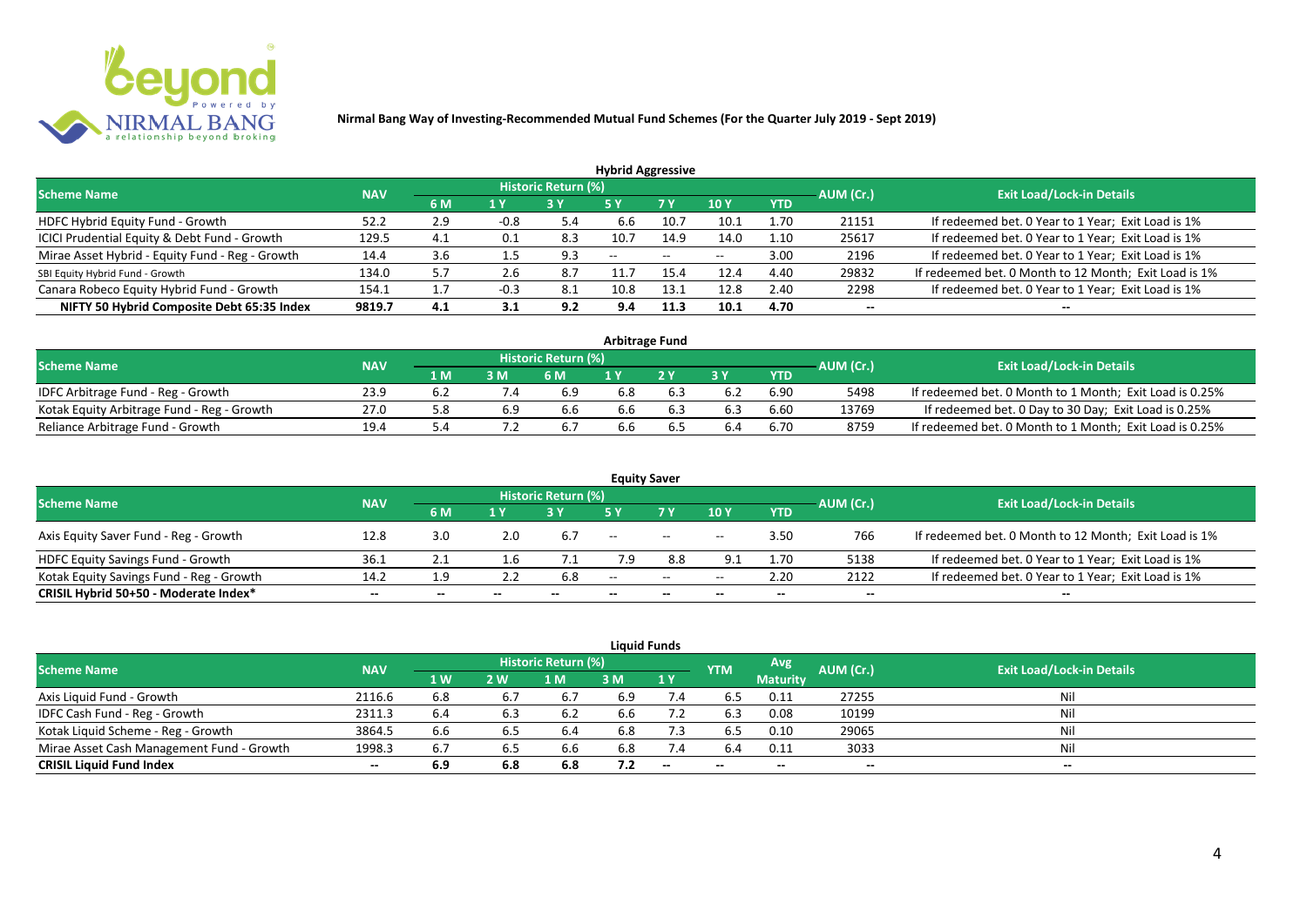

|                                               |            |       |     |                            |       | <b>Ultra Short Fund</b>       |            |                 |           |                                  |
|-----------------------------------------------|------------|-------|-----|----------------------------|-------|-------------------------------|------------|-----------------|-----------|----------------------------------|
| <b>Scheme Name</b>                            | <b>NAV</b> |       |     | <b>Historic Return (%)</b> |       |                               | <b>YTM</b> | Avg             | AUM (Cr.) | <b>Exit Load/Lock-in Details</b> |
|                                               |            | '1 M. | 3 M | 6 M                        |       | $\overline{3}$ $\overline{Y}$ |            | <b>Maturity</b> |           |                                  |
| HDFC Ultra Short Term Fund - Reg - Growth     | 10.8       | 10.4  | 9.0 | 8.5                        | $- -$ | $- -$                         |            | $- -$           | 7440      | <b>Nil</b>                       |
| IDFC Ultra Short Term Fund - Reg - Growth     | 10.9       | 10.0  | 9.3 | 8.6                        | 8.6   | $- -$                         |            | 0.46            | 2858      | Nil                              |
| SBI Magnum Ultra Short Duration Fund - Growth | 4268.2     | 10.1  | 9.0 | 8.4                        | 8.5   |                               |            | 0.50            | 7858      | Nil                              |
| <b>NIFTY Ultra Short Duration Debt Index</b>  | 3896.9     | 9.9   | 9.0 | 8.3                        | 8.6   |                               | $- -$      | $- -$           | $\sim$    | $- -$                            |

| <b>Money Market Fund</b>                                   |            |      |     |                     |                          |        |            |                 |           |                                  |  |  |  |  |
|------------------------------------------------------------|------------|------|-----|---------------------|--------------------------|--------|------------|-----------------|-----------|----------------------------------|--|--|--|--|
| <b>Scheme Name</b>                                         | <b>NAV</b> |      |     | Historic Return (%) |                          |        | <b>YTM</b> | Avg             | AUM (Cr.) | <b>Exit Load/Lock-in Details</b> |  |  |  |  |
|                                                            |            | 1 M  | 3M  | <b>6 M</b>          | 1Y                       | 7 3 Y. |            | <b>Maturity</b> |           |                                  |  |  |  |  |
| Aditya Birla Sun Life Money Manager Fund - Reg -<br>Growth | 258.2      | 11.3 | 9.9 | 9.0                 | 8.8                      | 7.6    |            | 0.56            | 11329     | Nil                              |  |  |  |  |
| ICICI Prudential Money Market Fund - Reg - Growth          | 266.6      | 10.2 | 9.2 | 8.5                 | 8.4                      | 7.4    | 7.1        | 0.40            | 8776      | Nil                              |  |  |  |  |
| Reliance Money Market Fund - Growth                        | 2910.7     | 10.5 | 9.5 | 8.8                 | 8.7                      | 7.5    | 7.2        | 0.45            | 3277      | Nil                              |  |  |  |  |
| UTI Money Market Fund - Reg - Growth                       | 2164.3     | 10.8 | 9.5 | 8.8                 | 8.7                      | 7.5    | 7.3        | $- -$           | 6472      | Nil                              |  |  |  |  |
| <b>CRISIL Liquid Fund Index</b>                            | $- -$      | 6.8  | 7.2 | $- -$               | $\overline{\phantom{a}}$ | --     | $- -$      | $- -$           | $- -$     | $\overline{\phantom{a}}$         |  |  |  |  |

| <b>Short Term Fund</b>                          |            |      |      |                            |      |     |            |                 |           |                                  |  |  |  |
|-------------------------------------------------|------------|------|------|----------------------------|------|-----|------------|-----------------|-----------|----------------------------------|--|--|--|
| <b>Scheme Name</b>                              | <b>NAV</b> |      |      | <b>Historic Return (%)</b> |      |     | <b>YTM</b> | Avg             | AUM (Cr.) | <b>Exit Load/Lock-in Details</b> |  |  |  |
|                                                 |            | 1 M  | 3 M  | 6 M                        |      | 3Y  |            | <b>Maturity</b> |           |                                  |  |  |  |
| HDFC Short Term Debt Fund - Growth              | 21.4       | 14.2 | 13.6 | 10.8                       | 9.5  | 7.8 | 8.0        | $ -$            | 8173      | Nil                              |  |  |  |
| IDFC Bond Fund - Short Term Plan - Reg - Growth | 39.5       | 15.5 | 14.1 | 11.1                       | 10.0 |     |            | 2.16            | 8021      | Nil                              |  |  |  |
| Kotak Bond Short Term Plan - Reg - Growth       | 36.2       | 13.8 | 14.6 | 11.2                       | 9.8  |     |            | 2.80            | 9143      | Nil                              |  |  |  |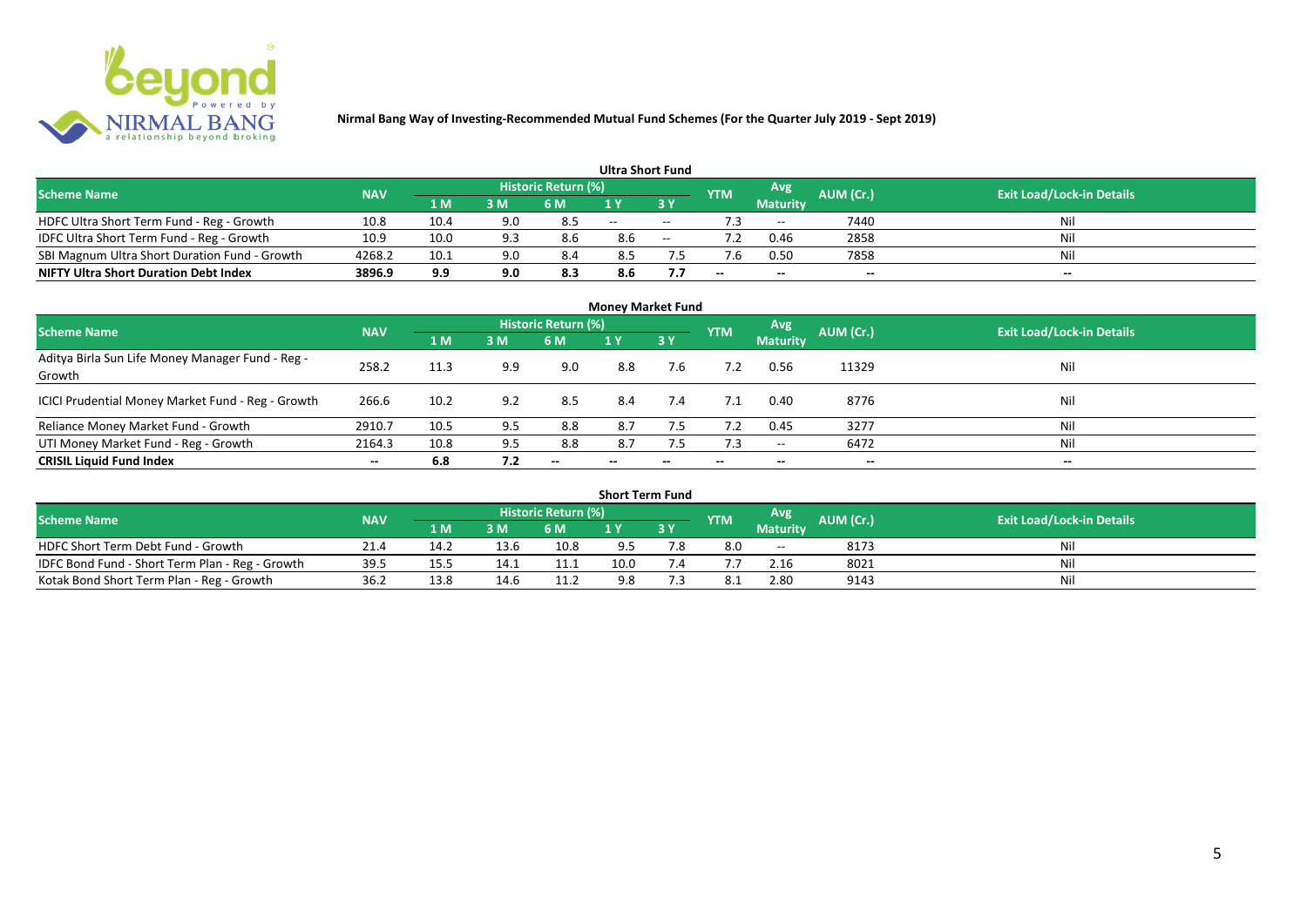

| <b>Low Duration Fund</b>                  |            |      |      |                            |     |  |            |          |           |                                  |  |  |  |  |
|-------------------------------------------|------------|------|------|----------------------------|-----|--|------------|----------|-----------|----------------------------------|--|--|--|--|
| <b>Scheme Name</b>                        | <b>NAV</b> |      |      | <b>Historic Return (%)</b> |     |  | <b>YTM</b> | Avg      | AUM (Cr.) | <b>Exit Load/Lock-in Details</b> |  |  |  |  |
|                                           |            | 1 M  | 3 M  | 6 M                        | 1 Y |  |            | Maturity |           |                                  |  |  |  |  |
| <b>HDFC Low Duration Fund - Growth</b>    | 40.3       | 11.0 | 9.8  | 8.7                        | 8.1 |  |            | $- -$    | 15491     | Nil                              |  |  |  |  |
| Canara Robeco Savings Fund - Reg - Growth | 30.2       | 11.8 | 10.1 | 8.9                        | 8.4 |  |            | $- -$    | 1049      | Nil                              |  |  |  |  |
| IDFC Low Duration Fund - Reg - Growth     | 27.3       | 12.0 | 10.4 | 9.2                        | 8.7 |  |            | 0.79     | 3890      | Nil                              |  |  |  |  |

| <b>Banking &amp; PSU Bond Funds</b>                                                                                                                |      |      |      |      |      |    |     |                 |      |    |  |  |  |  |
|----------------------------------------------------------------------------------------------------------------------------------------------------|------|------|------|------|------|----|-----|-----------------|------|----|--|--|--|--|
| <b>Historic Return (%)</b><br><b>Avg</b><br><b>AUM (Cr.)</b><br><b>Exit Load/Lock-in Details</b><br><b>NAV</b><br><b>Scheme Name</b><br><b>YTM</b> |      |      |      |      |      |    |     |                 |      |    |  |  |  |  |
|                                                                                                                                                    |      | 1 M  | 3 M  | 6 M  |      | 3Y |     | <b>Maturity</b> |      |    |  |  |  |  |
| HDFC Banking and PSU Debt Fund - Reg - Growth                                                                                                      | 15.6 |      | 14.9 | 11.7 | 10.1 |    | 8.4 | $- -$           | 3285 | Ni |  |  |  |  |
| Kotak Banking and PSU Debt Fund - Reg - Growth                                                                                                     | 44.3 | 13.4 | 18.0 | 13.3 | L1.2 |    | 7 Q | 4.27            | 1790 | Ni |  |  |  |  |
| IDFC Banking & PSU Debt Fund - Reg - Growth                                                                                                        | 16.8 | 18.0 | 18.2 | 13.9 | 11.9 |    | 7.8 | 3.62            | 6718 | Ni |  |  |  |  |

| <b>Corporate Bond Funds</b>                         |            |      |      |                     |      |           |            |                          |           |                                  |  |  |  |  |
|-----------------------------------------------------|------------|------|------|---------------------|------|-----------|------------|--------------------------|-----------|----------------------------------|--|--|--|--|
| <b>Scheme Name</b>                                  | <b>NAV</b> |      |      | Historic Return (%) |      |           | <b>YTM</b> | Avg                      | AUM (Cr.) | <b>Exit Load/Lock-in Details</b> |  |  |  |  |
|                                                     |            | 1 M  | 3 M  | 6 M                 |      | <b>3Y</b> |            | <b>Maturity</b>          |           |                                  |  |  |  |  |
| ICICI Prudential Corporate Bond Fund - Reg - Growth | 19.8       | 12.8 | 13.6 | 11.3                | 9.6  |           | 8.1        | 2.16                     | 7143      | Nil                              |  |  |  |  |
| HDFC Corporate Bond Fund - Growth                   | 21.8       | 16.0 | 17.5 | 13.6                | 11.2 | 8.2       | 7.9        | $\overline{\phantom{a}}$ | 12416     | Nil                              |  |  |  |  |
| Kotak Corporate Bond Fund - Std - Growth            | 2563.4     | 14.4 | 12.8 | 10.7                | 9.6  | 8.2       | 7.9        | 1.61                     | 2149      | Nil                              |  |  |  |  |